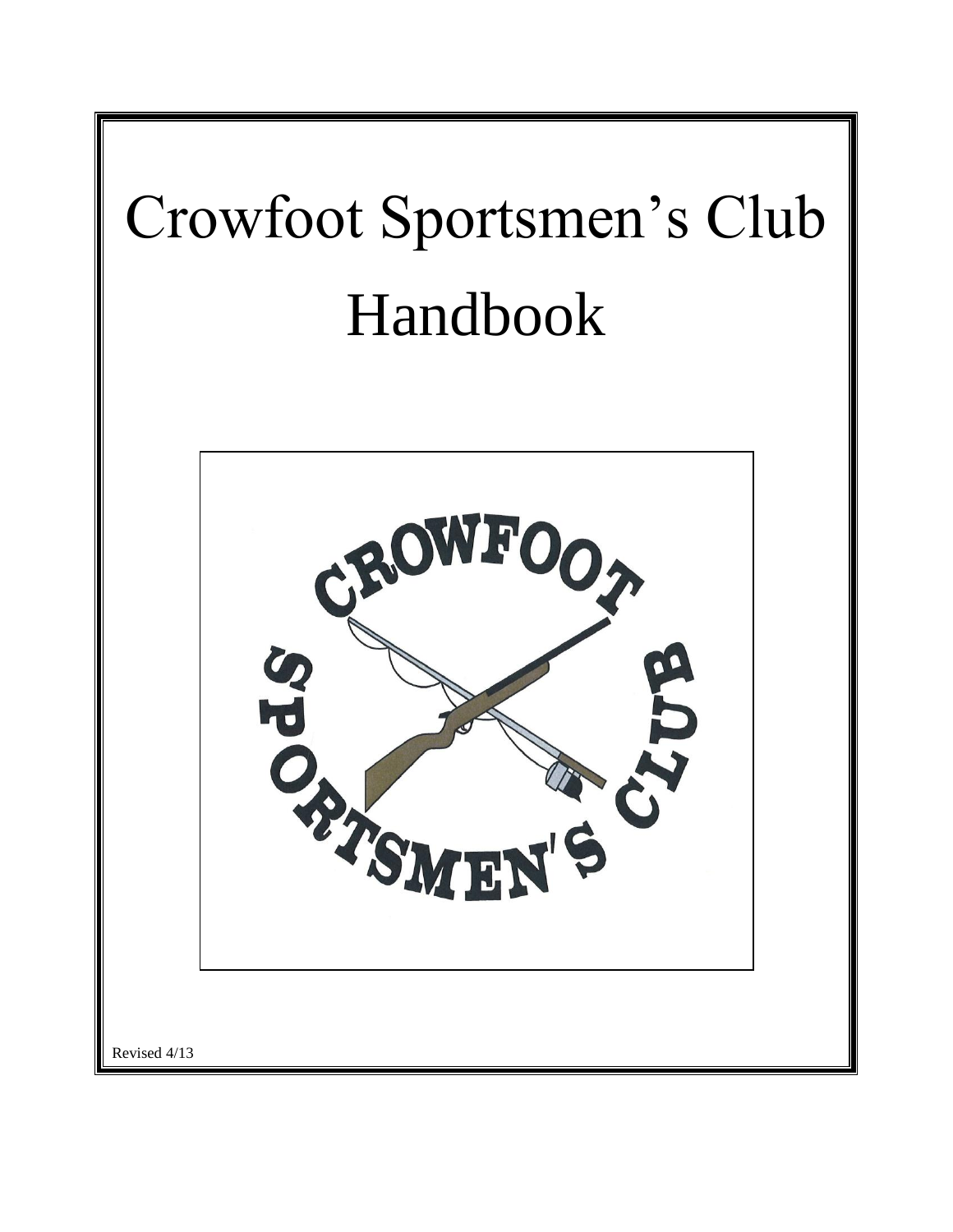### **Basic Club Rules**

- Range hours: Indoor Ranges 8am 11pm Outdoor Ranges 8am - Dusk
- Ranges are open 7 days a week, 365 days a year unless otherwise stated in the CrowCall.
- The club is for members only. Members may bring the same guest only once, then that guest must join to come back to the club.
- Posted range fees are to be paid by every guest.
- Children under the age of 11 yrs. are not permitted to handle or use firearms.
- There are garbage cans everywhere. Please use them.
- Any person not obeying range rules or safety rules will lose their range privileges and brought before the Board of Directors.
- Clean up after using all ranges.
- No hunting is permitted on Crowfoot property.
- Children are to be watched at all times inside and outside. No one is to drop their children off or let them run freely. We are not a child care facility.
- Children turning 18 yrs. of age must have their own corporate membership unless they are full time students or actively serving in the armed forces.
- THIS IS YOUR CLUB. TAKE PRIDE IN IT!
- HAVE FUN!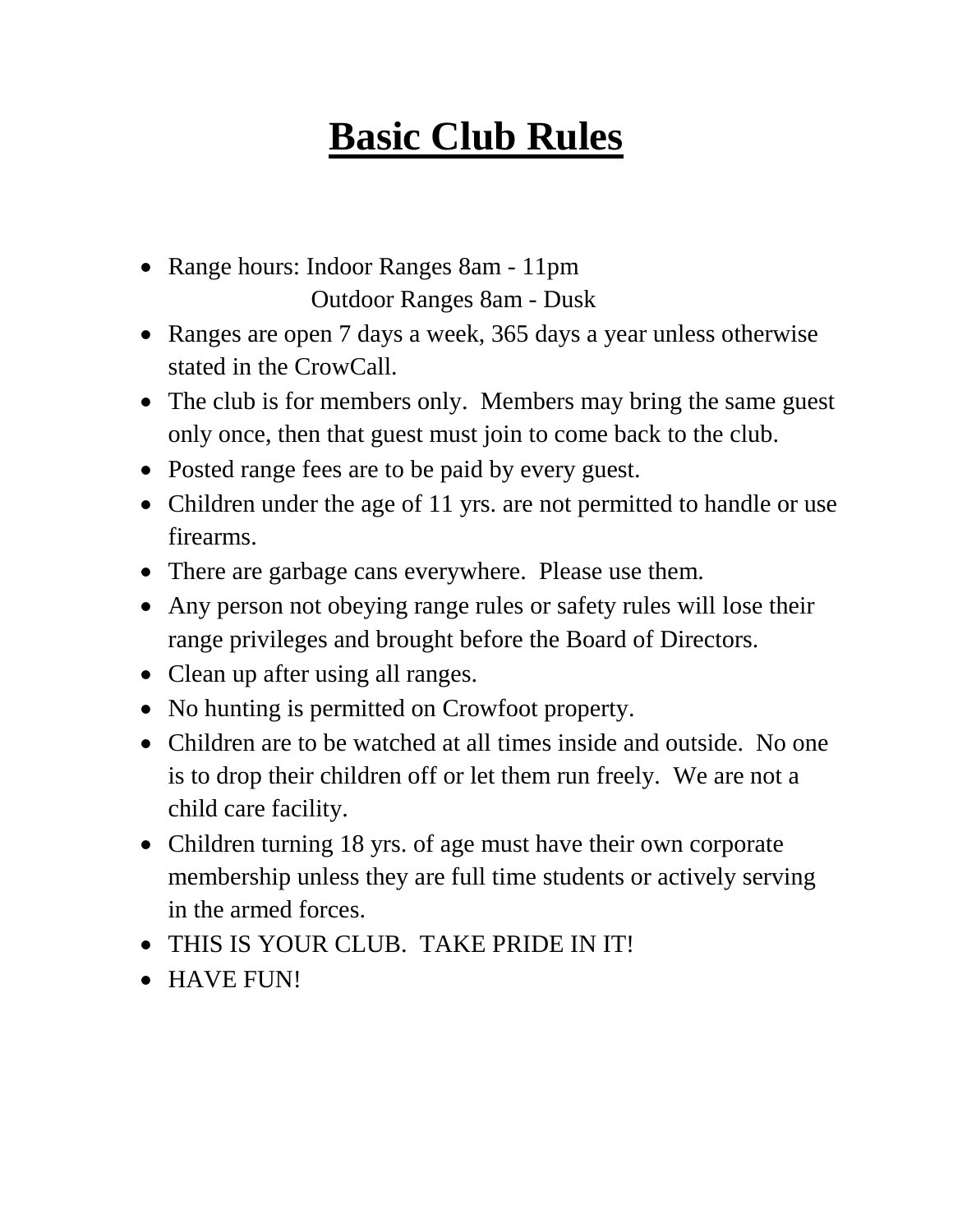# **Trap Range Rules**

• Range hours: Tuesday, Friday, Sunday

7pm – 11pm

- Proper hearing and eye protection must be worn.
- Do not close gun action until it is your turn to shoot.
- Keep gun aimed down range at all times.
- Treat every gun as if it is loaded.
- Carry only unloaded guns.
- Guns must be taken down or have action open when in the clubhouse.
- Always be sure that the barrel and action are clear of obstructions.
- Always carry your gun so that you can control the direction of the muzzle even if you stumble.
- Be sure of your target before you pull the trigger.
- Never point your gun at anything you do not want to shoot.
- Never leave your gun unattended unless you unload it first.
- Take pride in your club. Keep it clean!
- Have fun!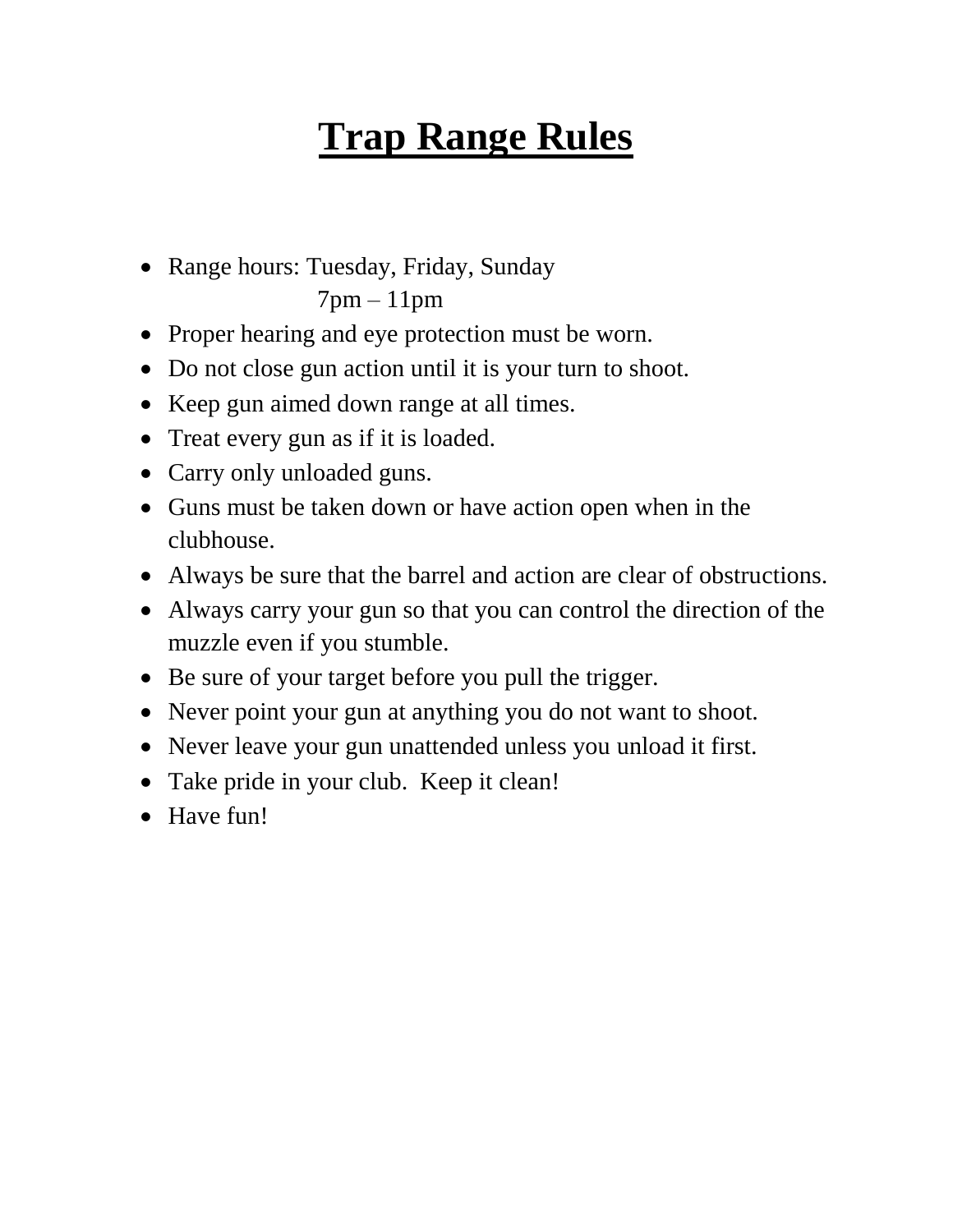### **Indoor Pistol Range Rules**

- Range hours: 8am 11pm
- No food or drinks on firing line.
- Range fee must be paid by every guest.
- Sign in book must be signed by every member.
- When done shooting remove all targets and trash before leaving range.
- Use only paper or cardboard targets at all times.
- No rapid fire. (Minimum 3 second delay.)
- No armor piercing, Teflon or wildcat ammunition.
- No shotguns or rifles. (Except .22LR and .22mag.)
- No full automatic weapons.
- No handguns chambered for rifle ammunition. (Except .22LR and .22mag.)
- No quick draw.
- No shooting in front of the 25 foot line.
- No handling of weapons while others are down range.
- Keep weapons pointed down range at all times.
- No one under 18 yrs. is permitted to fire on range without an adult 21 yrs. or older.
- All guns must be benched and cleared when people are down range.
- Always keep finger off of trigger until ready to fire.
- Know your firearm and ammunition.
- Know where others are at all times.
- Keep your firearm open and unloaded until you are ready to shoot.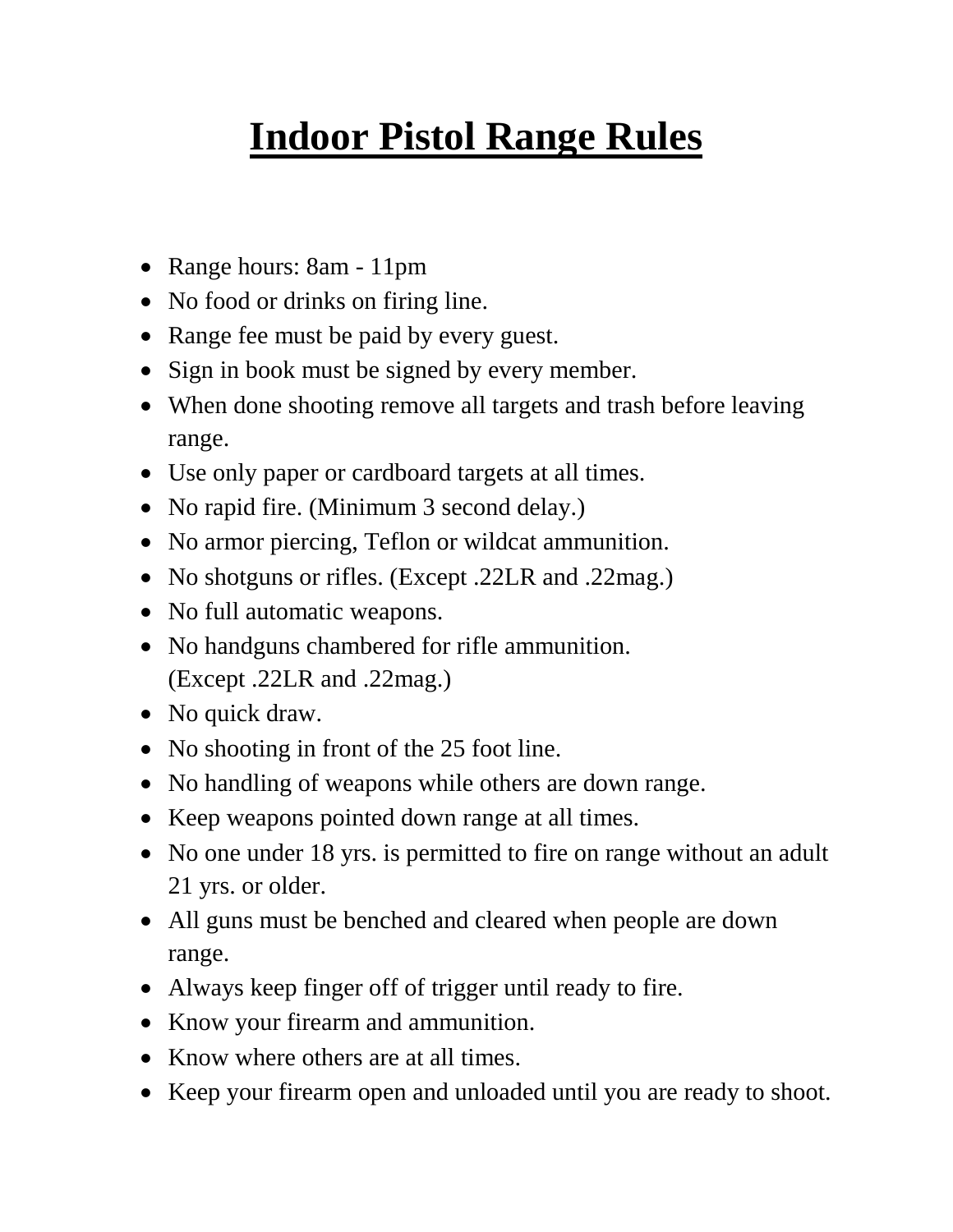# **Indoor Pistol Range Rules Continued**

- No shooter may fire on a line while others are shooting forward of that line.
- Please clean up your empty cartridges and misfires.
- Always wear hearing and eye protection.
- It is your range. Protect it and protect yourself by following these rules.
- Take pride in your club. Keep it clean!
- Have fun!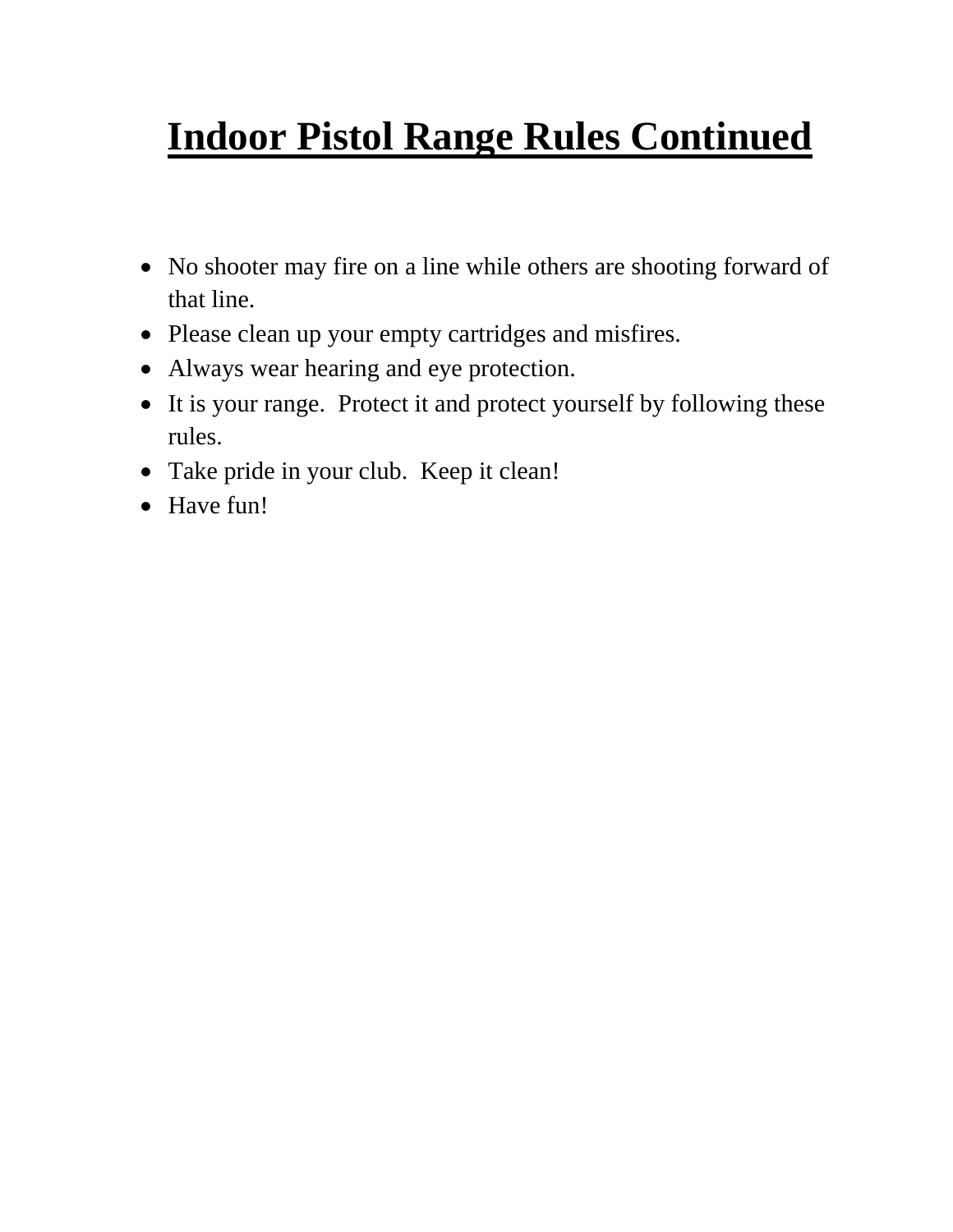### **Rifle Range Rules**

- Range hours: 8am Dusk
- Please clean up your empty cartridges and misfires.
- Use only paper or cardboard targets at all times.
- Know your firearm and ammunition.
- No rapid fire. (Minimum 3 second delay.)
- Always wear hearing and eye protection.
- Know where others are at all times.
- Always point muzzle at target or safe direction.
- All guns must be cleared while people are down range.
- Always keep your finger off the trigger until shooting.
- Always carry only one type of ammunition at a time.
- Always match ammunition to your gun.
- If more than one person is using the range then someone must act as range officer. Range officer gives all clear, ready on the line, commence firing and enforces rules.
- Do not pattern shotguns on backstops. Slugs are permitted.
- No shooting at bottles, cans, jugs, gongs, etc.
- No driving to targets.
- Remove all targets and litter before leaving range.
- Fire at designated targets only.
- Take pride in your club. Keep it clean!
- Have fun!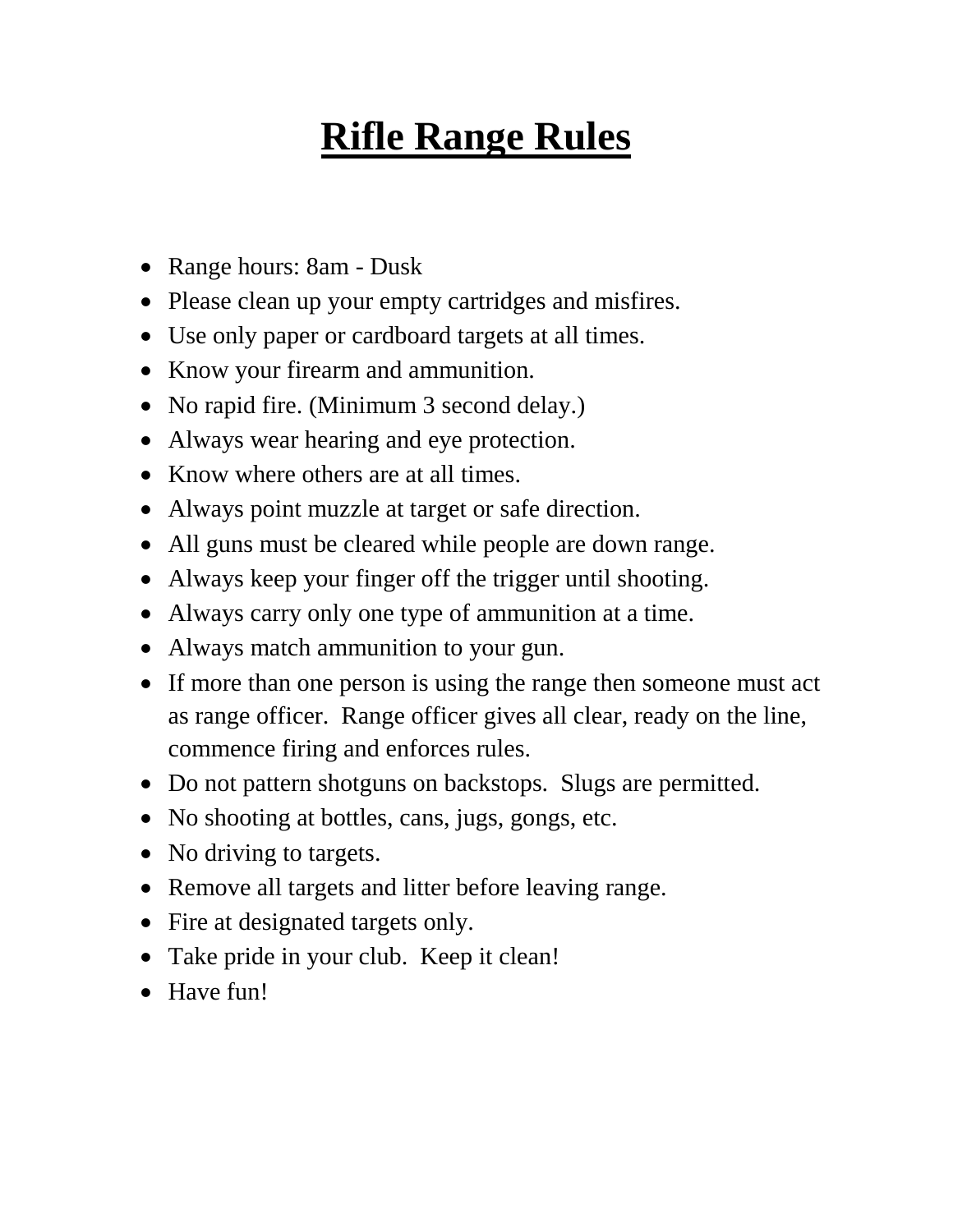#### **Archery Rules**

- Range hours: Indoor Range 8am 11pm Outdoor Range 8am - Dusk
- Ranges are open 365 days a year unless otherwise stated in the CrowCall.
- Paper targets are the only acceptable targets for practice shooting.
- Clean up after using the ranges. Remove all targets you put up.
- Do not nock arrows until everyone is behind shooting line.
- If you are not shooting stay behind the bow racks.
- Do not touch other people's equipment.
- No horseplay is permitted at any time while on the archery range.
- Stay in proper lane when shooting.
- No cross lane shooting allowed.
- Always check your equipment before you start to shoot.
- No broad heads are allowed at the indoor or outdoor ranges.
- Take pride in your club. Keep it clean!
- Have fun!